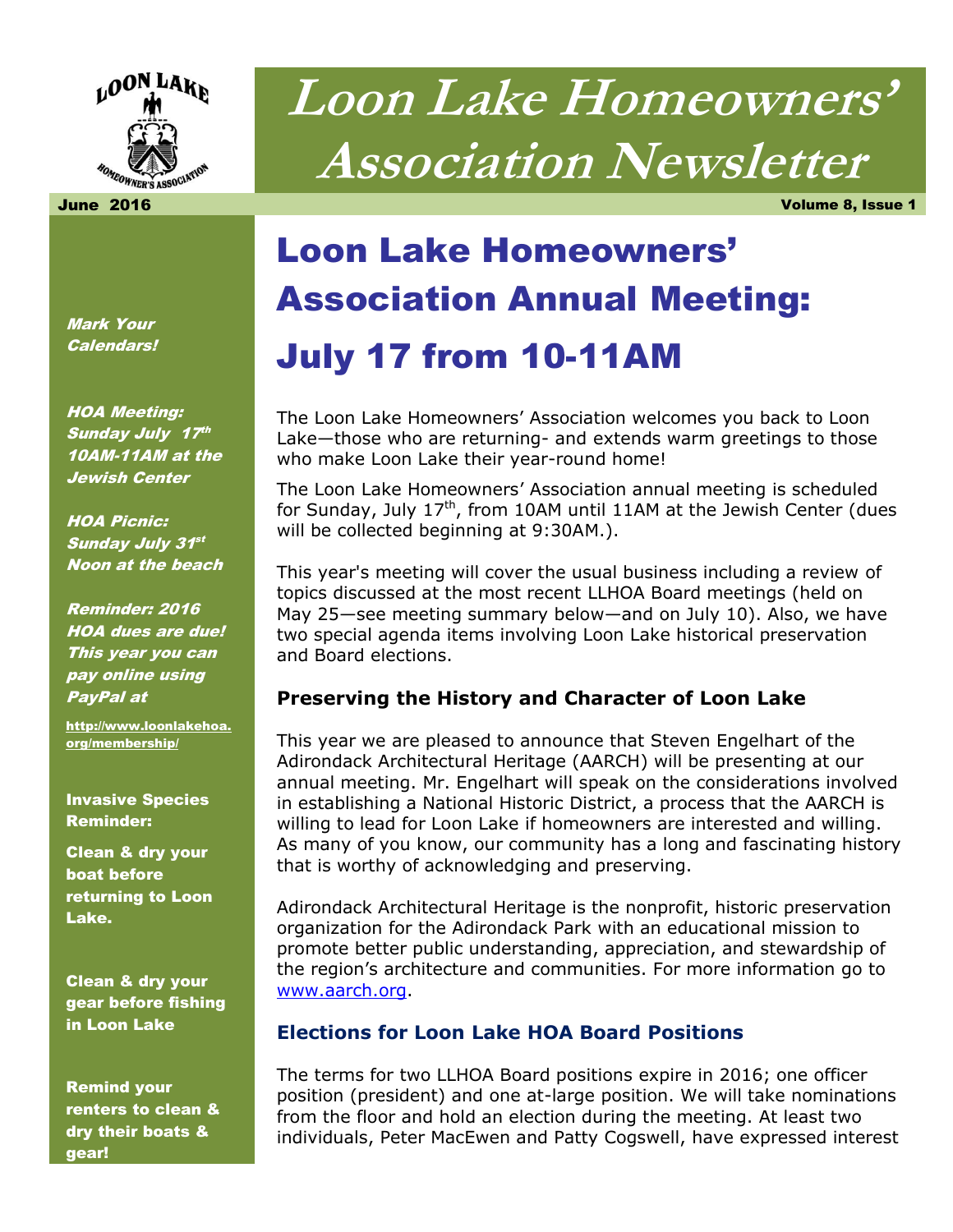in serving on the Board and provided their bios. The specific positions they seek to fill were not announced as of the time of newsletter publication.

Peter and his wife Allison have been seasonal residents of Loon Lake since April 2014 when they purchased 43 Loon Lake Terrace. Peter's background is in the management of his family's fuel and convenience store businesses in Canada, including MX Fuels which delivers fuel and propane in New York from Lake Ontario to Lake Champlain. Peter's primary volunteer work is as a Director of the Glengarry Highland Games in Maxville, Ontario. Peter is a proud resident of Loon Lake, enjoys fly fishing and cycling in the area, and cares about the health and sustainability of the lake and the area.

Patty Cogswell has been coming to Loon Lake her entire life, so it has become a part of her. She believes in community and getting involved in the things that she loves, and she would welcome the opportunity to serve on the LLHOA Board. Patty has had various volunteer experiences including serving on her neighborhood HOA board and as PTA president. She currently works as a scientist for a cancer foundation which also allows her to spend a significant part of her time at Loon Lake. You may see Patty running, biking, hiking or paddling on the lake. If not, she is cooking or chatting with the lovely friends she has made in this magical place.

We thank both Peter and Patty for stepping up and offering to serve on the Board. We invite others who are interested in serving on the Loon Lake HOA Board to contact either Tom Bartiss, President, at [president@loonlakehoa.org](mailto:president@loonlakehoa.org) or Stuart Lucks, Vice President, at [vicepresident@loonlakehoa.org](mailto:vicepresident@loonlakehoa.org) to provide information about a prospective candidate. We would be happy to email the HOA membership a short (120 words or less) bio from prospective candidates if the bio is received by either Tom or Stuart by July 15.

### Come to the Annual Loon Lake Homeowners' Association Picnic!

One of the many highlights of a Loon Lake summer is the annual LLHOA picnic scheduled this year for Sunday, July  $31<sup>st</sup>$ , Noon, at the public beach. Definitely don't miss the chance to catch up with friends and to make new ones—with plenty of great food and drink on hand. Bring a favorite dish to share and sample what others have brought. Rain or shine, the annual picnic is a good time for all—plus the bugs are gone!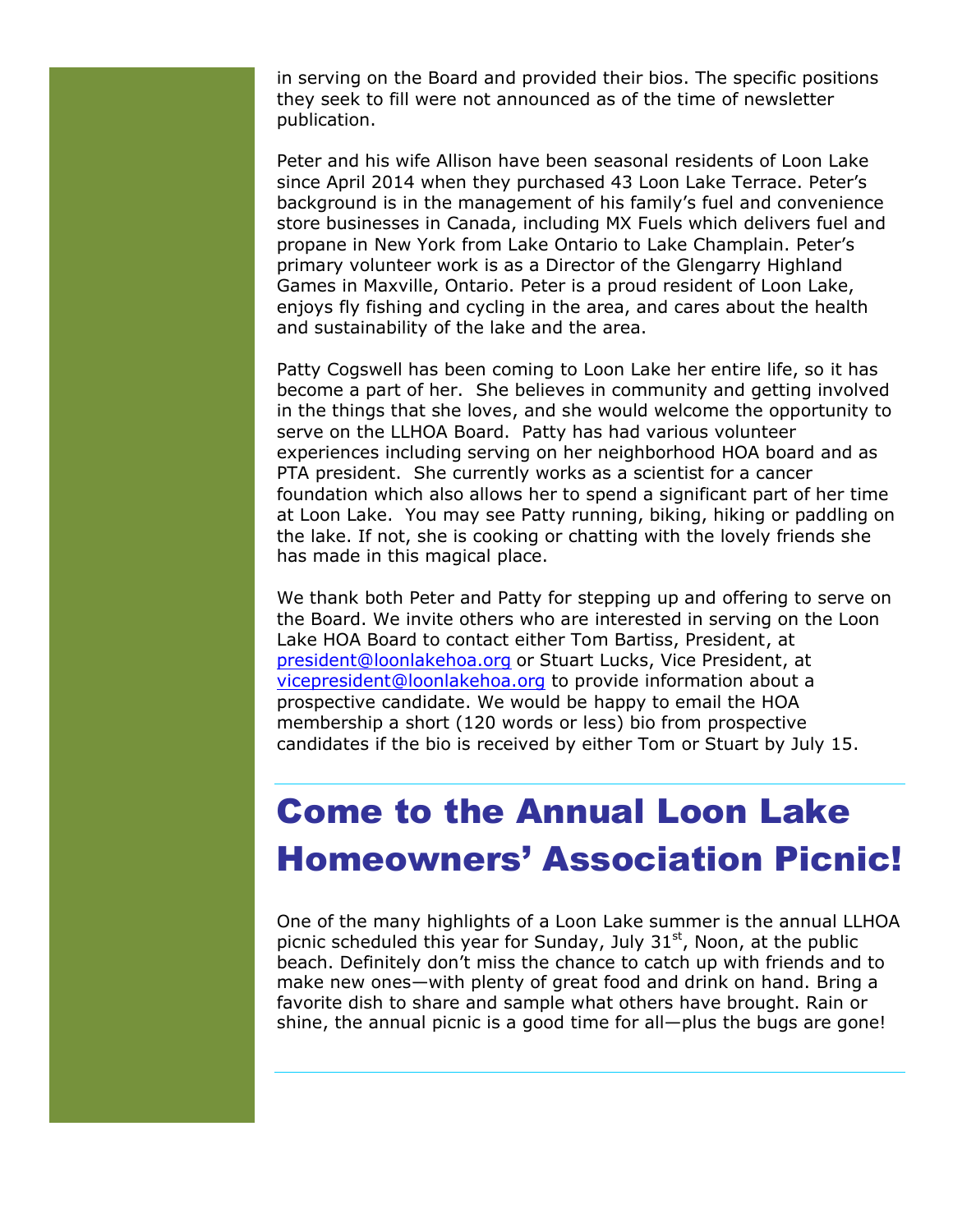### Loon Lake HOA Joins the 21st Century with PayPal

It is now easier than ever to renew your membership or to join the Loon Lake Homeowners' Association for the first time. This year the Board has initiated PayPal as an additional payment option for dues and for contributions to designated Loon Lake HOA funds. Visit our website at <http://www.loonlakehoa.org/membership/> and renew, join or contribute in either of two ways:

1. You can pay your dues (to renew or join) online using PayPal and you can even make a contribution to the special funds for aquatic invasive species and the new swim float at the beach. It is quick and easy! Plus you save a stamp!

-or-

2. If you prefer to go old school, you can download a membership form from the website and mail it in with a check.

Also, a mail-in membership renewal form is included in the mailing for this newsletter.

## Your Continued Membership is Vital to Loon Lake

Why is joining LLHOA or renewing your membership so important? Because all of us working together, LLHOA members and elected leadership, get the job done.

The mission of the LLHOA is to maintain and preserve the excellent quality of life enjoyed by the Loon Lake community. Your membership dues make it possible to protect the lake and its surrounds, and to foster our cultural and social functions. Your dues directly support a number of critical, ongoing efforts, such as annual water quality testing and surveys for invasive aquatic species.

Renewing members will note that the annual dues have increased this year to \$45. The Loon Lake HOA Board recently voted to increase the dues by five dollars from \$40 to enable the HOA to keep pace with expenditures. (See article below regarding Loon Lake HOA Board Meeting on May 24, 2016.)

Please renew online with PayPal at our homeowners' association website at<http://www.loonlakehoa.org/membership/> or complete the membership form included with this mailing and send in your dues of \$45 to LLHOA PO Box 219, Vermontville, NY 12989.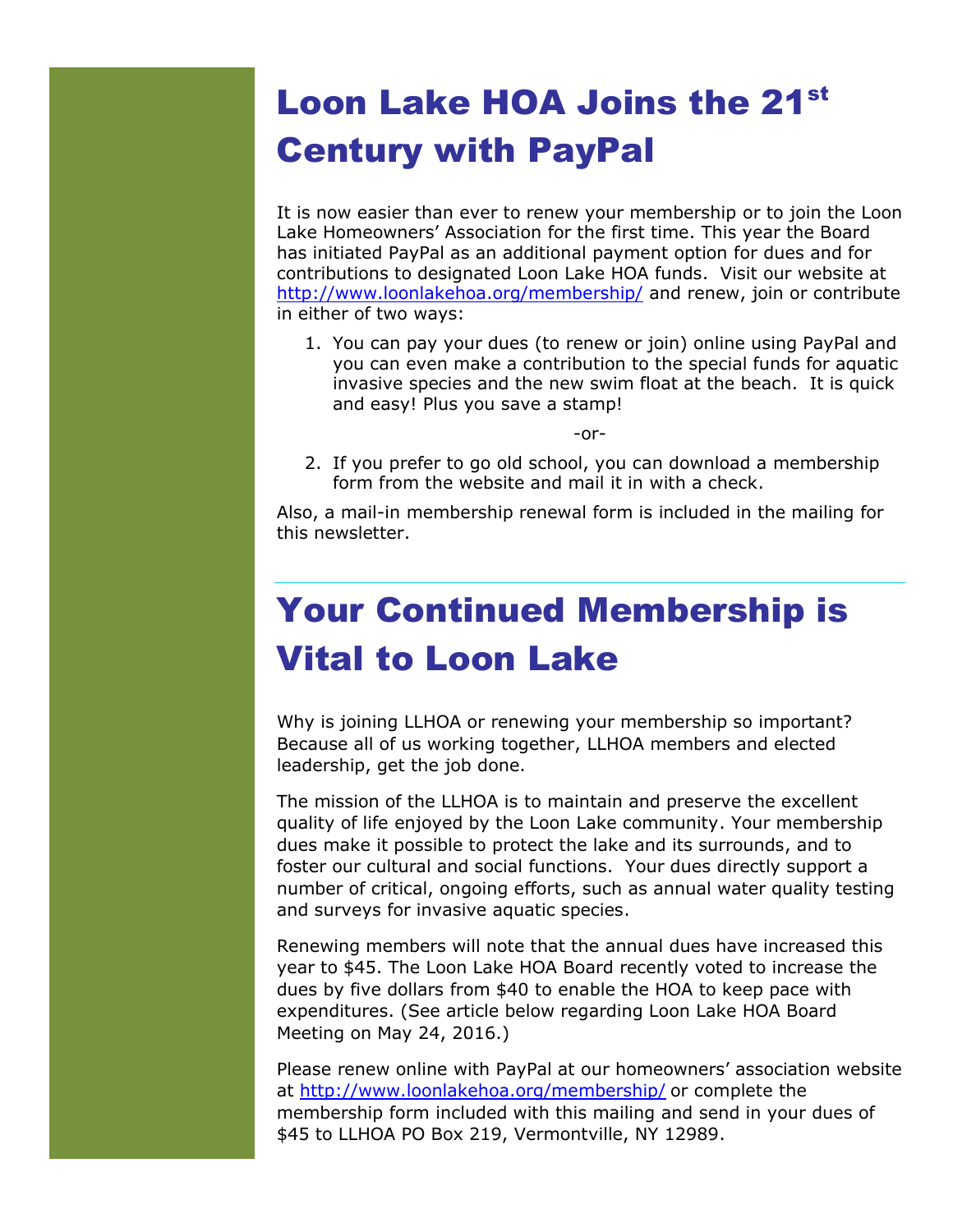# Steps to Stop Aquatic Invasive Species

By Vince Pagano



Boats, trailers, waders and other fishing and boating equipment can spread [aquatic invasive species](http://www.dec.ny.gov/animals/50121.html) from waterbody to waterbody unless properly cleaned, dried or disinfected after use. Although some invasive species such as water milfoil are readily visible to the human eye, many others are too small to be readily noticed. To avoid spreading invasive species please follow the guidelines in the following paragraphs.

#### **CHECK, CLEAN, DRAIN, DRY, DISINFECT**

**Check** your boating and fishing equipment for invasive species. Carefully examine these common invasive species attachment points: trailer bunks, lights. License plates axle rollers, motor props fishing lures. Also inspect all gear used during your fishing or boating trip.

**Note:** If your boat has been used in a waterbody containing zebra mussels, run your hand along the hull. If it feels like sandpaper, it likely has mussels attached.

**Clean** visible mud, plants, fish or animals before transporting equipment. Remove all invasive species from your boat and equipment such as anchors and other gear. Zebra mussels can be difficult to remove from a boat hull. They first need to be killed by exposure to water or steam at least 140 degrees F and then removed by brush or pressure washer.

**Drain** all water holding compartments including live wells, bait wells and bilge areas before you leave the access site. Be sure to drain boat ballast tanks if your waterski or wakeboard has them.

**Dry** boats, trailers and all equipment before use in another waterbody. Drying your boat takes at least 5-7 days in dry, warm weather.

**Disinfect** anything that came into contact with water, if it cannot be dried before reuse.

#### **Disinfection Techniques for Fishing and Boating Equipment**

If your boating and fishing equipment cannot be dried before its use in another body of water, it must be disinfected.

Effective disinfection techniques include:

**Hot Water:** Hot water is an effective disinfection agent for all aquatic invasive species and fish diseases. While many of the invasive clam and mussel species can detect other disinfection agents and avoid them by tightly closing their shells, they cannot protect themselves from the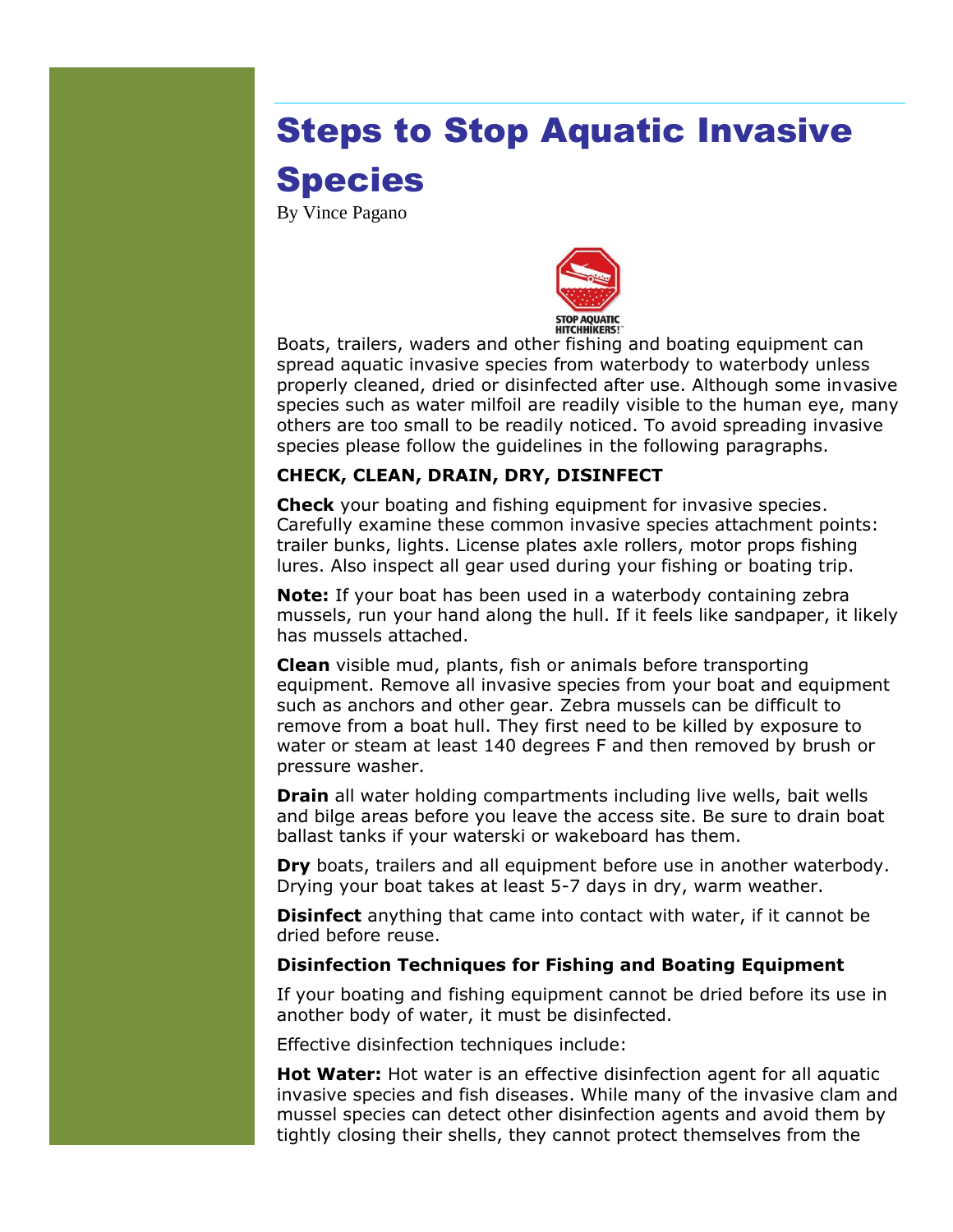effects of high temperature. Soak all equipment in water at least 140°F for 30 seconds. Most tap water is 120º - 130º F, so this will require some additional heating. An inexpensive candy thermometer can be used to determine when you have reached the correct temperature. Note that hot water can de-laminate Gore-Tex® fabric and damage other sensitive clothing items. Household steamers may also be used for disinfection by exposing equipment to steam for 30 seconds. Some commercial hot-water car washes can be effective for disinfecting boats and vehicles, but many do not heat water hot enough for proper disinfection.

**Bleach:** Bleach is also a very effective disinfectant agent, but it is a caustic substance that can be corrosive to aluminum and other sensitive fishing and boating equipment. Soak or spray equipment for at least one minute with a 2% bleach solution (3 ounces of household bleach mixed with 1 gallon of water). If whirling disease is suspected, a 10% solution should be used (13 ounces of household bleach mixed with 1 gallon of water).

**Potassium Chloride:** Commonly used as a substitute for calcium chloride in table salt and home water softeners, potassium chloride (KCL) is a very effective cleanser for boats and equipment used in waters containing zebra or quagga mussels. It also does not have the corrosive side effects of some other cleaning agents. A 200 ppm solution is recommended (one teaspoon of dry KCL salt crystals in 2 gallons of water). KCL salt substitutes can be found in most supermarkets and KCL salt crystals can be special ordered at home improvement or hardware store selling water conditioning products. Given the non-corrosive attributes of KCL, it is particularly useful in cleaning engine cooling systems and other corrosion prone areas.

**Flushing:** If it is impossible for you to disinfect your boat prior to use, thoroughly flush the bilge and all water holding compartments with water prior to launching. Be sure that this water does not drain into the water body you will be launching your boat into. While a pressurized source of water is preferred, buckets of water may be used if this is not available.

**Special Note to Wading Anglers:** Felt-soled waders and wading shoes, which have been identified as an important means by which [whirling disease spores](http://www.protectyourwaters.net/hitchhikers/others_whirling_disease.php) and other aquatic diseases can be transported, are difficult to disinfect. Rubber or studded soles are now readily available that provide similar traction and are much less likely to transport these invasives.

### Loon Lake Live Celebrates its 20th Season this Summer

Help Loon Lake Live celebrate its  $20<sup>th</sup>$  year of bringing classical chamber music concerts to Loon Lake and the northern Adirondacks. This megaanniversary season promises to be the best yet. But don't take our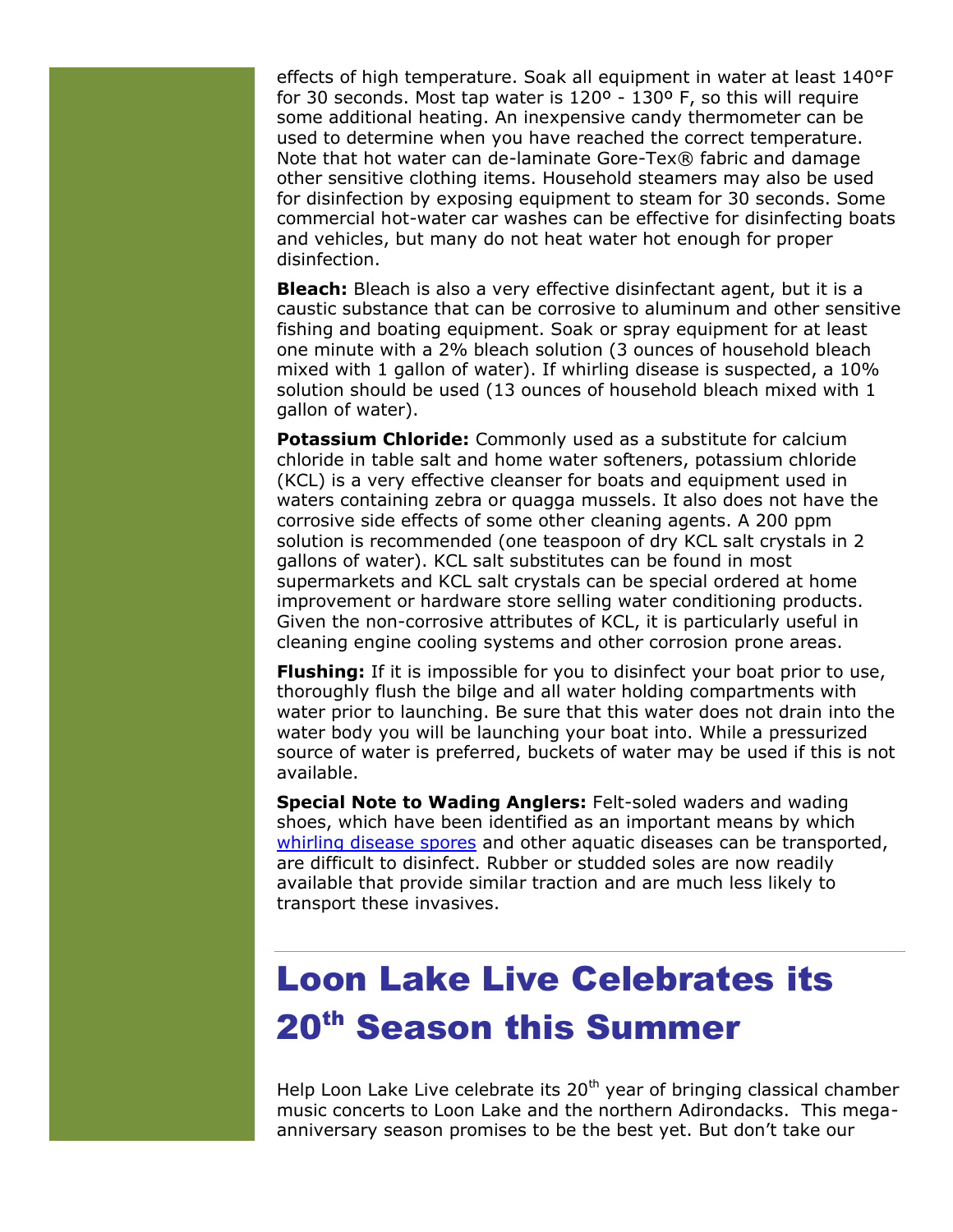word for it, experience it for yourself.

Loon Lake Live concerts will be held at the Loon Lake Jewish Center on Sundays at 7:30 p.m. on July 24<sup>th</sup>, July 31<sup>st</sup>, and August  $7<sup>th</sup>$ . The fourth concert will take place at the Historic Saranac Laboratory at Friday August  $12^{th}$  at 7:30.

Loon Lake Live concerts can be seen at other times and locations. For a complete list of scheduled dates and places for the 2016 Summer season, please see the website: **[www.loonlakelive.org](http://www.loonlakelive.org/)**

Loon Lake Live thanks you for your donations—please keep the concerts going with your continued support of Loon Lake Live.

### Annual Jane Neale Hike

Loon Laker, Wendy Ungar, will lead the Annual Jane Neale Memorial Hike on Sunday, July 10, 2016. This year's hike is to the summit of Owl Head Lookout. Join members of the Adirondack Mountain Club (ADK) and friends of Jane Neale for this hike, which is a fundraiser in support of the Jane Neale Fund, established by the ADK to support participation by youth in the annual trails crew week. Contributions are always welcome and are tax deductible. See:

<http://www.adk.org/page.php?pid=445&pname=neale-scholarship-fund>

To register or for more information, contact Wendy Ungar [wendy.ungar@utoronto.ca](mailto:wendy.ungar@utoronto.ca) or 518-891-2750.

### Other Activity in the ADKs

#### Pendragon Theatre 2016 Season

Visit our award winning regional [Pendragon Theatre](http://www.pendragontheatre.org/plays-events/calendar2/) in Saranac Lake to see these amazing productions throughout the 2016 season.

#### **Art**

May 27-June 19

#### **Around the World in 80 Days**

June 26-July 9

#### **Amadeus**

July 15-July 30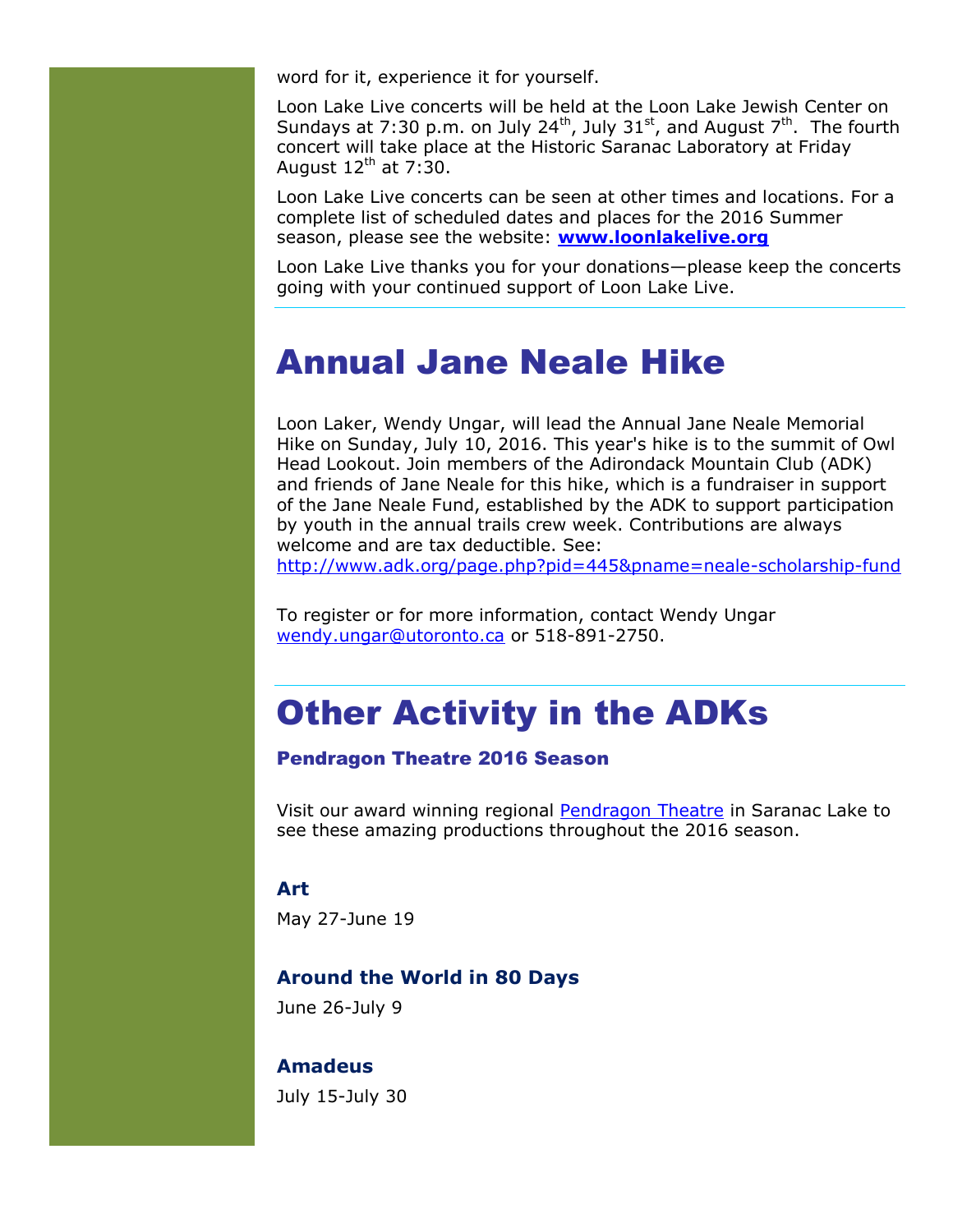#### **Baskerville: A Sherlock Holmes Mystery**

August 5-August 20

#### **The Glass Menagerie**

August 25-October 9

Encore**:** August 30-September 4

#### **HoboFest--September 4**

The annual Hobofest is an all-day free music festival celebrating American roots culture and the independent hobo spirit. Taking place on Sunday of Labor Day weekend (September 4, 2016) in Saranac Lake, the day showcases many of the area's finest musicians paired with imported traveling veterans. For more info: [hobofest.com/](http://hobofest.com/)

#### **Visitor Interpretive Center at Paul Smiths College**

The 3,000-acre Paul Smith's College VIC (Visitor Interpretive Center) in Paul Smiths, New York, offers a wide variety of free and fee-based arts, sports, and educational programs throughout the year, including bird walks and nature walks, trail runs, children's educational programs, art exhibits, concerts, lectures, workshops, and naturalist-led paddles. The VIC also hosts the annual Great Adirondack Birding Celebration on the first weekend in June. An adjacent Butterfly House features butterflies and moths in all stages of development. The VIC has also developed a maple sugaring operation and participates in the New York State Maple Producers Association's Maple Weekends during the spring sugaring season. The VIC's 25 miles of trails, including 6 miles of interpretive trails, showcase the natural beauty of the Adirondack Mountains and provide unparalleled opportunities to view, hear, photograph, and enjoy nature. The trails weave through woodland and marshland, by ponds, brooks, and bogs. Many of the trails are surfaced for easy walking. Many have trail-side signs explaining natural and man-made features of the landscape. Admission to the center and trails is free, but please consider making a donation. There are small fees for some special programs. For more information and a schedule of events, see: <http://www.adirondackvic.org/>

#### **Wild Center**

The Wild Center in Tupper Lake is a totally unique museum experience. The exhibits are designed to educate visitors about the natural and civilized realms of New York's Forever Wild Park. Artifacts and exhibits are often hands on experiences. Visitors of all ages with a curiosity about nature will love visiting the wild. Watch the otters swim and play. For more info: [www.wildcenter.org/](http://www.wildcenter.org/)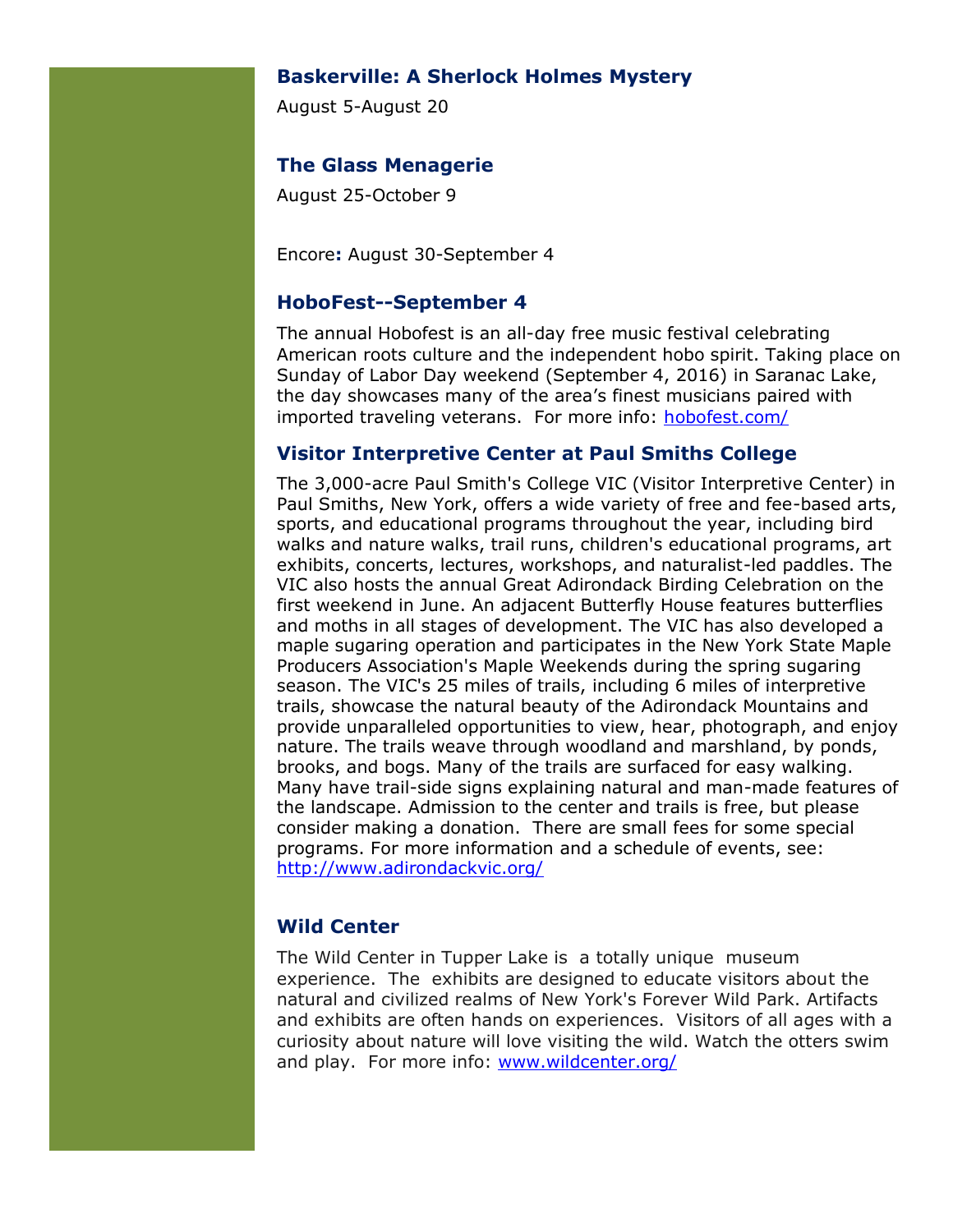#### **Franklin County Fair August 5 – 14**

Running this year from August 5-14, 2016, the Franklin County Fair is held in Malone NY and offers exhibits of animals and livestock, agriculture and gardening, crafts, and the usual county fair events and activities. For admission fees based on dates and other details see Franklin County Fair Website: [www.frcofair.com](http://www.frcofair.com/)

**New York State Department of Environmental Conservation**—the go-to site for NY outdoor enthusiasts

[www.dec.ny.gov/](http://www.dec.ny.gov/)

**Adirondack Mountain Club**—for all things hiking in the Adirondacks, including trail conditions and nature programs

[www.adk.org/](http://www.adk.org/)

**Saranac Lake Art Works**—Music, Film, Visual Arts & More, including the popular Third Thursday Art Walks in Saranac Lake & Last Saturday Artist-at-Work Studio Tours

[www.saranaclakeartworks.com](http://www.saranaclakeartworks.com/)

**Lake Placid Center for the Arts**—Gallery, Stage, Concerts & more [www.lakeplacidarts.org](http://www.lakeplacidarts.org/)

News of Old 99

*A column recounting historical events in and around Loon Lake, by Wendy Ungar*

With the building of the plank road, a.k.a. "The Turnpike", between Hopkinton and Port Kent in 1829, industry came to this part of the Adirondacks. First came the saw mills. The largest mill at the time was at Franklin Falls, followed by those of Thomas Goldsmith, who built mills at the Flood Dam (a mile above Thatcherville), at Goldsmith's, Alder Brook, and elsewhere. A mill was built at Thatcherville, three miles above Hunters' Home (intersection of Goldsmith Road and 99) about 1840 by Avery Thatcher. Monroe Hall of Plattsburgh operated a mill on the outlet of Loon Lake about the same time.

Active milling operations meant the taverns were soon to follow. Prentis "Print" Lovering ran a tavern at Loon Lake while William Squires ran another on 99 a few miles north, Harry B. Hatch ran one at Hatch's, Paul and Lewis L. Smith built a tavern at Hunters' Home in 1852, and John R. Merrill ran a tavern and a hotel at Merrillsville. (The Merrill Inn, still standing on 99 diagonally across from the cemetery, was sold to James W. Littlejohn in 1860 and eventually was purchased by Maxine Summers who ran an antique shop from the adjacent barn.) These taverns were in fact small inns, all along The Turnpike, and the guests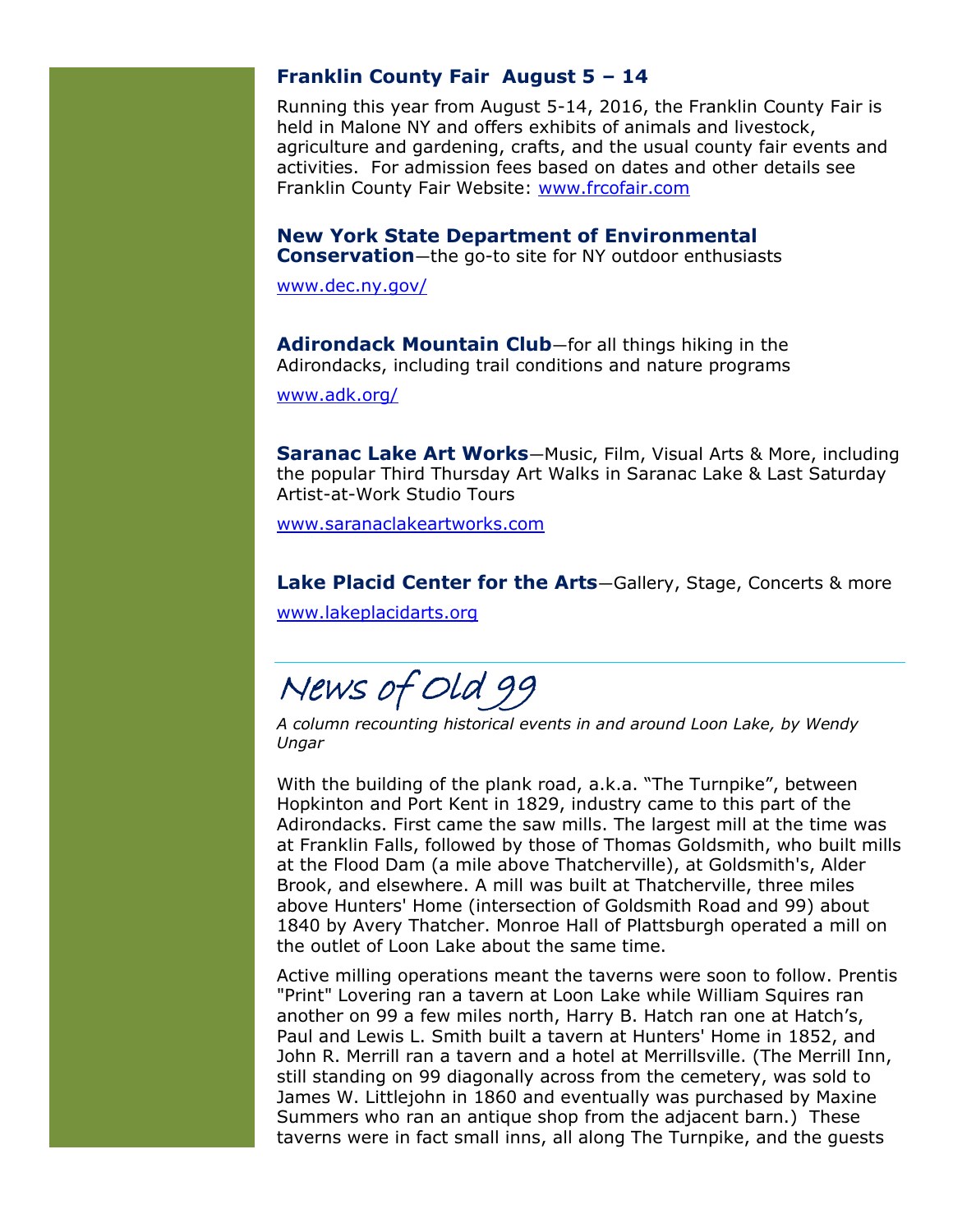were generally people traveling with the teams of horses transporting lumber and other goods. These "teamsters" would stop only for a meal or for a single night, and the rates were next to nothing (see description of Hunters Home below). The closest one can come today to the experience of those travelers of 165 years ago is to drive the back 99, cross route 30, and continue for miles of wilderness following the east branch of the St. Regis River, when suddenly you come upon the Red Tavern, still in operation, and still off the grid.



John R. Merrill Inn ater was known as The James W. Littlejohn Tavern Picture taken about 1928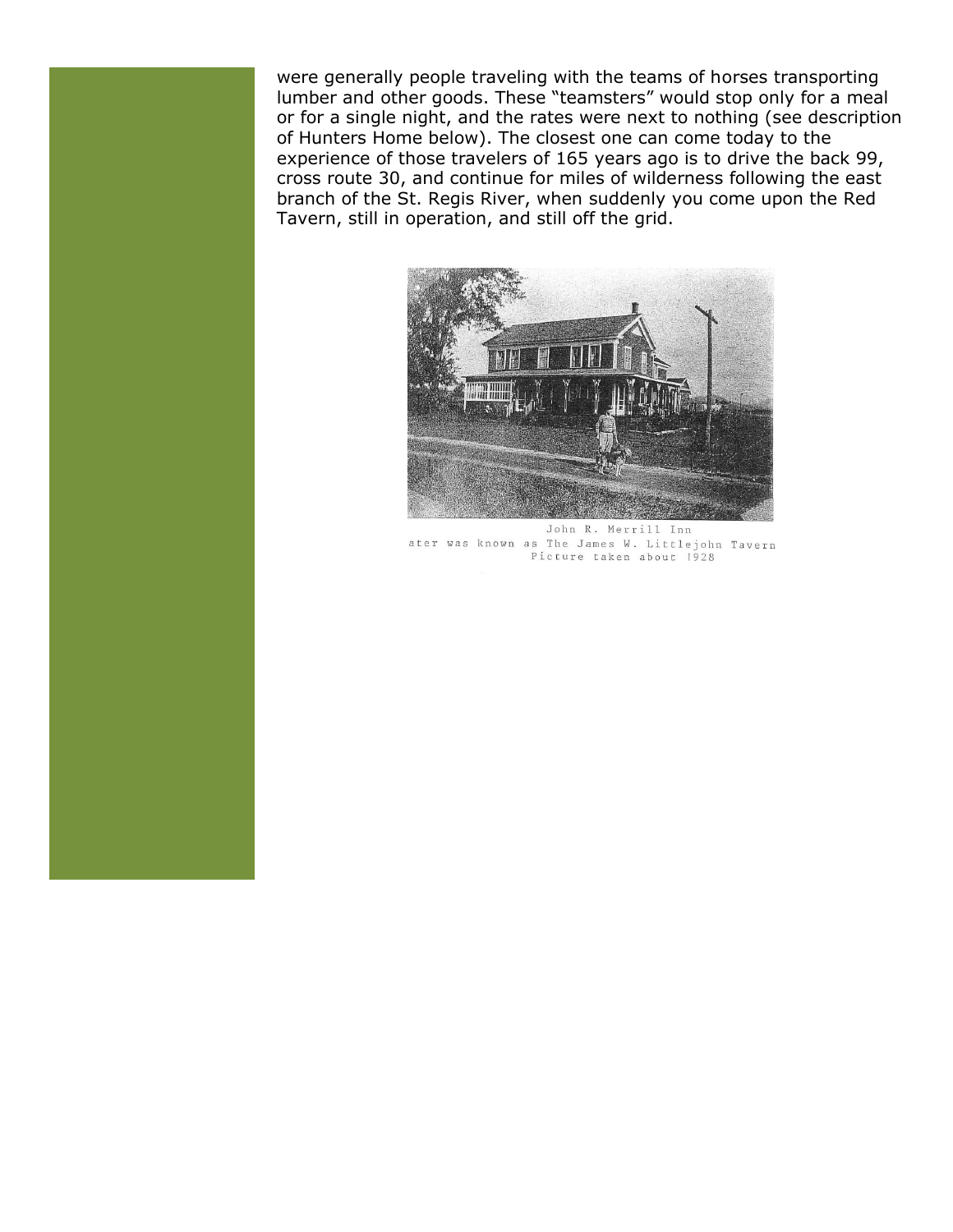

**Loon Lake Homeowners Association PO Box 219, Vermontville, NY 12989 E-mail: [president@loonlakehoa.](mailto:president@loonlakehoa.org) [org](mailto:president@loonlakehoa.org)**

**Website: [www.loonlakehoa.org](http://www.loonlakehoa.org/)**

#### **BOARD OF DIRECTORS**

**Tom Bartiss [president@loonlakehoa.](mailto:president@loonlakehoa.org) [org](mailto:president@loonlakehoa.org) Stuart Lucks [vicepresident@loonlake](mailto:vicepresident@loonlakehoa.org) [hoa.org](mailto:vicepresident@loonlakehoa.org) Jane Carroll [treasurer@loonlakehoa.](mailto:treasurer@loonlakehoa.org) [org](mailto:treasurer@loonlakehoa.org) Brenda Gewurz [secretary@loonlakehoa.](mailto:secretary@loonlakehoa.org) [org](mailto:secretary@loonlakehoa.org) Zev Hershtal [zevh@sympatico.ca](mailto:zevh@sympatico.ca) George Johnson [keyofc@rcn.com](mailto:keyofc@rcn.com) Walter Palawasky [wpalawsky@hotmail.co](mailto:wpalawsky@hotmail.com) [m](mailto:wpalawsky@hotmail.com) Murray Vasilevsky [murray.vasilevsky@mcg](mailto:murray.vasilevsky@mcgill.ca) [ill.ca](mailto:murray.vasilevsky@mcgill.ca) George Waddy** 

**[geowaddy@yahoo.com](mailto:geowaddy@yahoo.com) Leonard Wisse [lhwisse@gmail.com](mailto:lhwisse@gmail.com)**

**Loon Lake HOA Website: [http://loonlakehoa.org](http://loonlakehoa.org/) Contact: Webmaster@loonlakeho a.org**

**Editor: [newsletter@loonlakeho](mailto:newsletter@loonlakehoa.org) [a.org](mailto:newsletter@loonlakehoa.org)**

#### Next time: Loon Lake's first settlers

Paul Smith returned alone in October of that year and laid the feundations for the Hunters' Home, which he established and maintained near the lake for song years. The Hunters' Home was a simple wooden structure. which had one fair-sized room and about eight or ten compartments into which men could retire to sleep. There were no accommodations for women. The guests wore their rough clothes and paid \$1.25 a day for board and lodging and \$2 a day for a guide. In those days the bill of fare consisted of venison. lake trout, partridges, ham, bread, and vegetables, with tea or cofrce. There was no law against the killing of deer or partridges or the catching of trout in any season, and Paul Smith himself killed as high as sixty deer in one year.

In those days the only beverage which guests were accustomed to was rye whisky and water. Whisky was then 19 cents a gallon, and Paul Smith kept a barrel of rye in the living room and a string attached to the barrel and a dipper upon the end of the string. When one of the guests wanted a drink all he had to do was to take from his pocket four coppers (nickels were hardly known at that time) and place them on the top of the barrel, put the dipper under the spigot, and help himself. The head of the barrel was usually well covered with coppers.

The New York Times October 27, 1912

# **Summary of May 24th Loon Lake** Homeowners' Association

### Board Meeting

The LLHOA Board members held a teleconference on May 24, 2016, with President Tom Bartiss presiding. A quorum was present. The Board discussed and voted on the following items:

#### **Annual Meeting**

In response to HOA members' comments regarding the time and length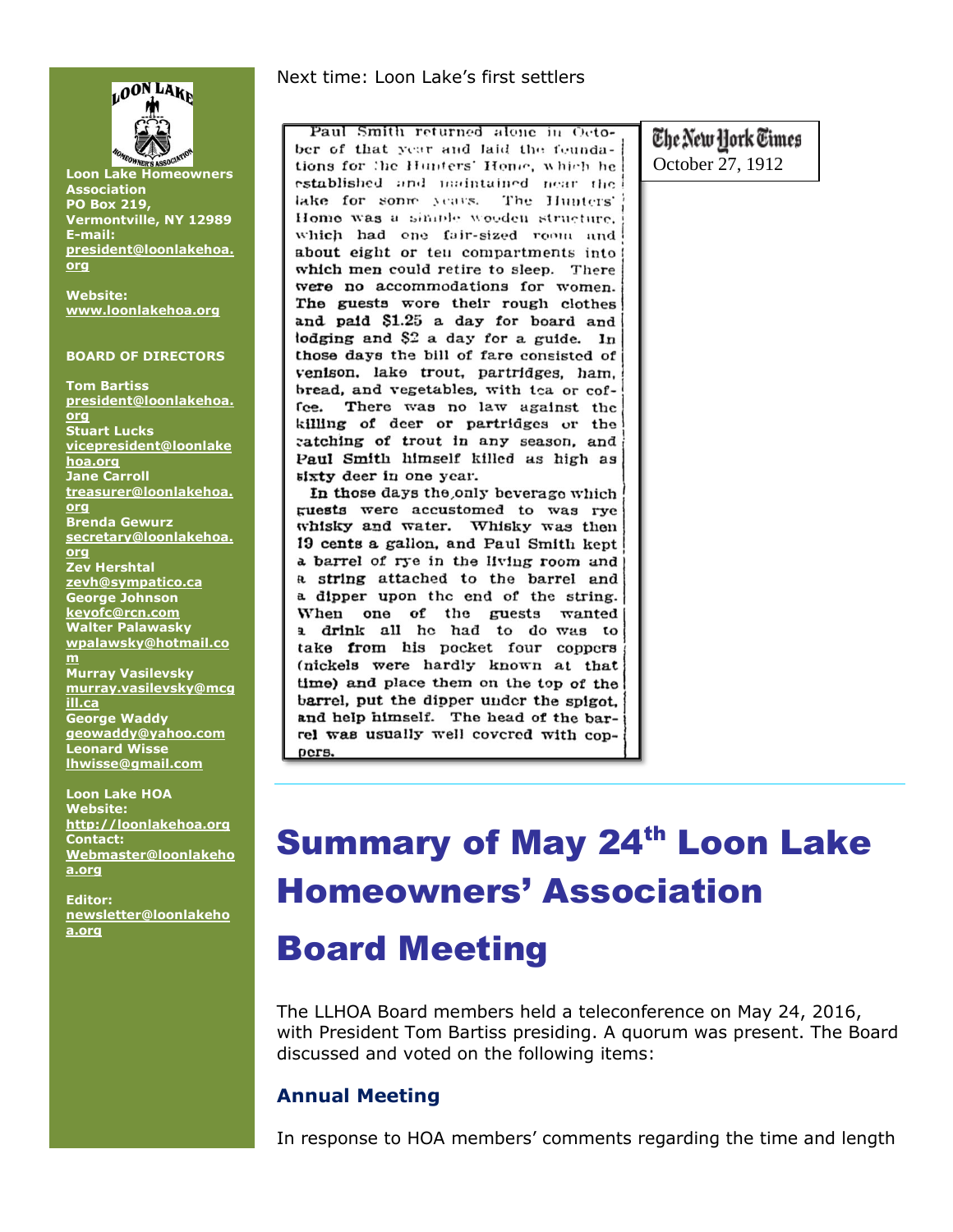of annual meetings, the Board decided to hold the meeting earlier in the morning and limit it to one hour. Therefore, the LLHOA 2016 Annual Meeting is scheduled for Sunday, July 17, at the Loon Lake Jewish Center from 10:00 AM to 11:00 AM.

#### **Annual Picnic**

The LLHOA Annual Picnic is scheduled for Sunday, July 31, at the public beach.

#### **Financials**

Treasurer Jane Carroll reported on year-end (April 30) financials which show reduced income in the dues and invasive species categories but well controlled expenses. The big expenditures relate to the purchase and installation of the swim float and picnic table at the beach area. Without those expenditures, the year ends on a cash-positive basis. The Board discussed and agreed to set a careful budget this year to replenish our reserve fund after several years of expenditures for the community.

The Board agreed unanimously to increase dues from \$40 to \$45. An appeal will be launched to raise funds to cover the cost of the swim float installed last summer. This will take place once the dues notices have been sent out.

The Board agreed to establish a PayPal account to allow members to pay their dues electronically.

#### **Water Quality**

The Board agreed to continue to test for E-Coli. Also, the ALAP water quality testing fees have increased to \$350 this year. The Board agreed that LLHOA would continue with the testing schedule we have been following in recent years.

As of the time of the Board meeting, Tom Bartiss had not heard if there would be a boat launch monitor available for Loon Lake this year. He will contact Paul Smiths to confirm if someone will be assigned to Loon Lake. Meanwhile, Tom has received signs to post at key spots at the lake that detail boat care procedures to help keep the lake free of invasive species. He plans to post the signs shortly.

#### **Loon Gulf Property**

Tom Bartiss reported that several back-woods properties have been sold but nothing on the lake. The Crusher Mountain piece is apparently still under contract but no resolution has been made concerning Loon Gulf's desire to keep the piece of that property that contains the lake bottom.